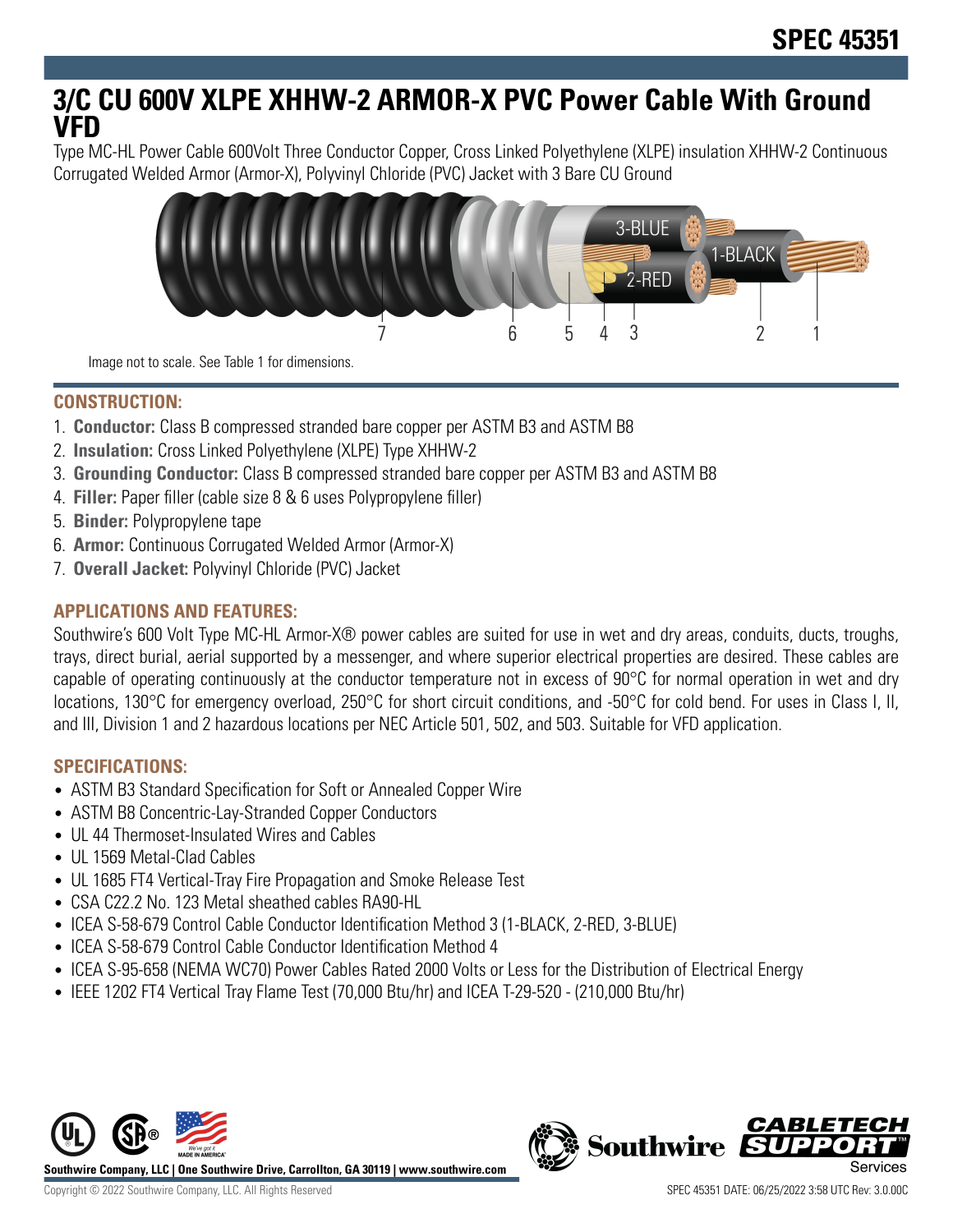#### **SAMPLE PRINT LEGEND:**

{SQFTG\_DUAL} SOUTHWIRE MASTER-DESIGN ARMOR-X {UL} TYPE MC-HL 3/C XXX KCMIL (XXX{mm2}) CU XHHW-2 GW 3 X X AWG 90{D}C JACKET -40{D}C SUN. RES. DIR. BUR. FOR CT USE 600V IEEE1202/FT4 -- {CSA} RA90-HL AG14 XLPE -40 {D}C 600V FT4 SR 90{D}C -- {NOM}-ANCE Tipo MC XHHW-2 CT FT4 -- VFD USA

#### **Table 1 – Weights and Measurements**

| <b>Stock</b><br>Number | Cond.<br><b>Size</b> | Diameter Over<br>Conductor | lnsul.<br><b>Thickness</b> | Diameter Over<br>Insulation | Ground              | Diameter Over<br>Armor | Jacket<br><b>Thickness</b> | Approx.<br>OD | Copper<br>Weight | Approx.<br>Weight |
|------------------------|----------------------|----------------------------|----------------------------|-----------------------------|---------------------|------------------------|----------------------------|---------------|------------------|-------------------|
|                        | AWG/<br>Kcmil        | inch                       | mil                        | inch                        | No. x<br><b>AWG</b> | inch                   | mil                        | inch          | lb/1000ft        | lb/1000ft         |
| 5505930                | 8                    | 0.139                      | 45                         | 0.229                       | $3 \times 14$       | 0.700                  | 50                         | 0.800         | 193              | 399               |
| 8905130                | 6                    | 0.174                      | 45                         | 0.264                       | $3 \times 12$       | 0.790                  | 50                         | 0.890         | 307              | 547               |
| 8905140                | $\overline{4}$       | 0.221                      | 45                         | 0.311                       | $3 \times 12$       | 0.920                  | 50                         | 1.020         | 452              | 740               |
| 8905150                | $\overline{2}$       | 0.277                      | 45                         | 0.367                       | $3 \times 10$       | 1.020                  | 50                         | 1.120         | 718              | 1062              |
| 8905160                | 1/0                  | 0.360                      | 55                         | 0.470                       | $3 \times 10$       | 1.350                  | 50                         | 1.450         | 1084             | 1638              |
| 8905170                | 2/0                  | 0.404                      | 55                         | 0.514                       | $3 \times 10$       | 1.470                  | 50                         | 1.570         | 1342             | 1955              |
| 890518                 | 3/0                  | 0.454                      | 55                         | 0.564                       | 3 × 8               | 1.540                  | 60                         | 1.660         | 1724             | 2424              |
| 8905190                | 4/0                  | 0.510                      | 55                         | 0.620                       | 3 × 8               | 1.670                  | 60                         | .790          | 2134             | 2910              |
| 8905200                | 250                  | 0.558                      | 65                         | 0.688                       | 3 × 8               | 1.845                  | 60                         | 1.965         | 2493             | 3390              |
| 8905210                | 350                  | 0.661                      | 65                         | 0.791                       | 3 × 6               | 2.200                  | 60                         | 2.320         | 3521             | 4600              |
| 641426                 | 500                  | 0.789                      | 65                         | 0.919                       | $1 \times 4/0$      | 2.430                  | 75                         | 2.580         | 5337             | 6398              |
| 8905220                | 500                  | 0.789                      | 65                         | 0.919                       | 3 × 6               | 2.430                  | 75                         | 2.580         | 4924             | 6259              |
| 646751                 | 600                  | 0.866                      | 80                         | 1.026                       | 3 × 6               | 2.670                  | 75                         | 2.820         | 5860             | 7423              |
| 8905230                | 750                  | 0.968                      | 80                         | 1.128                       | 3x4                 | 2.880                  | 75                         | 3.030         | 7408             | 9145              |
| TBA                    | 1000                 | 1.117                      | 80                         | 1.277                       | 3x4                 | 3.22                   | 85                         | 3.390         | 9746             | 11684             |

All dimensions are nominal and subject to normal manufacturing tolerances

◊ Cable marked with this symbol is a standard stock item

† Ampacities are based on Table 310.16 of the NEC 2020 Edition. Ampacities of insulated conductors rated up to and including 2000 Volts with not more than three current-carrying conductors in raceway, cable or direct buried based on ambient temperature of 30°C (86°F). Ampacities have been adjusted for more than three current-carrying conductors based on Table 310.15(C) 1.